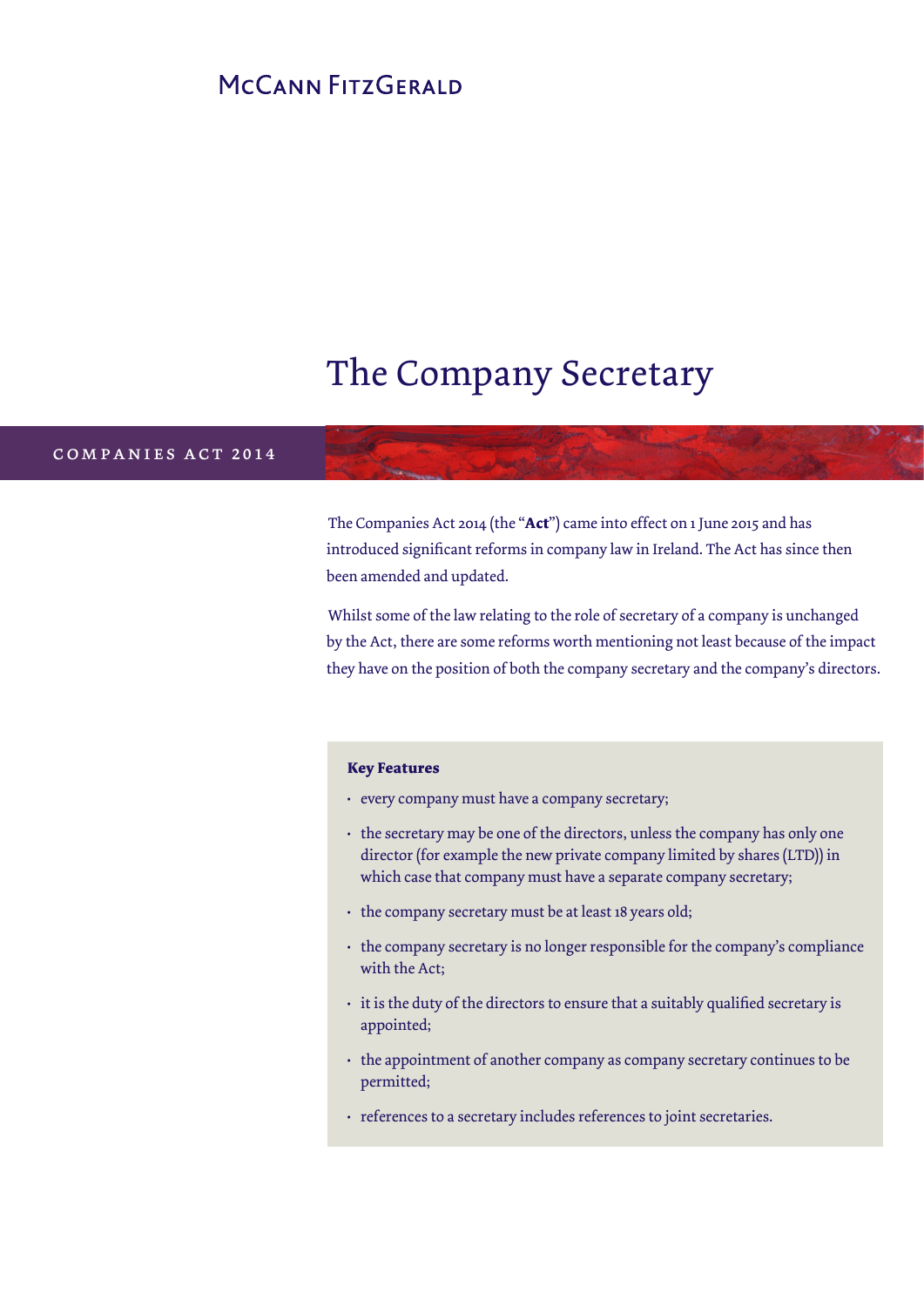## *Companies Act 2014 The Company Secretary*

*(continued)*

#### **Preliminary**

The Act reaffirms the significance of the role and duties of the company secretary. Under the Act, company secretaries are no longer obliged to ensure compliance with the Act. This change acknowledges that company secretaries lack the power and authority to ensure such compliance.

Instead, the Act provides that the directors have a duty to ensure that the person appointed to the role of company secretary has the skills or resources necessary to discharge his or her statutory duties and other duties. This includes the case of an appointment of one of the directors of the company as secretary. The duty is based on the existing duty of directors of Public Limited Companies (PLCs) although (as may be seen below) is not as substantive.

The Act also extends certain provisions in the previous Companies Acts to apply to both directors and secretaries. For example, the Act allows the Director of Corporate Enforcement to investigate whether an *officer* is an undischarged bankrupt.

#### **Appointment**

When consenting to act, company secretaries are now required to sign a declaration acknowledging their legal duties and obligations. The Act similarly extends an existing provision to an act of a director *or a secretary* which shall be valid notwithstanding any defect which may afterwards be discovered in his or her appointment or qualification.

#### **Primary Duties**

The statutory duties under company law of company secretaries include filing annual returns at the Companies Registration Office (the "**CRO**"). The Act consolidates the previous Companies Acts' requirements relating to annual returns, such as those related to annual return dates and documents to be annexed to the return. The duties of the company secretary are owed to the company and there is no statutory obligation to have regard to the interests of the members in the exercise of their duties.

Other existing duties include administrative duties such as maintaining the company's statutory registers and books. These should include a register of directors and secretaries (past and present), a register of all shareholders (past and present) and their shareholdings, a register of any charges on the assets of the company and minutes of general meetings and directors' meetings.

In addition, the company secretary's role usually involves arranging directors' meetings and shareholders' meetings and informing the CRO of any changes in the company's management and constitution.

A company secretary is obliged to exercise due care, skill and diligence while performing the duties that can reasonably be expected from a person of their level of knowledge and experience and they can be held liable for loss to the company arising from their negligence. Many of the Act's provisions stipulate that *any officer* (which includes the secretary) of the company who is in default shall also be liable to a fine or penalty.

#### **Delegated Duties**

The Act does not codify the duties of the secretary in the same manner as they do directors' fiduciary duties. The duties and powers of the company secretary will largely comprise of those which may be delegated by the directors.

The Act does not prescribe or suggest to what extent duties should be delegated to the company secretary. The company secretary may be expressly authorised to enter into a transaction on behalf of the company either by a provision contained in the company's constitution or by means of a resolution of the board of directors. The Act provides that an express authorisation may now be registered with the CRO. Contracts within the apparent or ostensible authority of the company secretary, for example those relating to the administration of the company, shall bind the company irrespective of whether there is an express authorisation.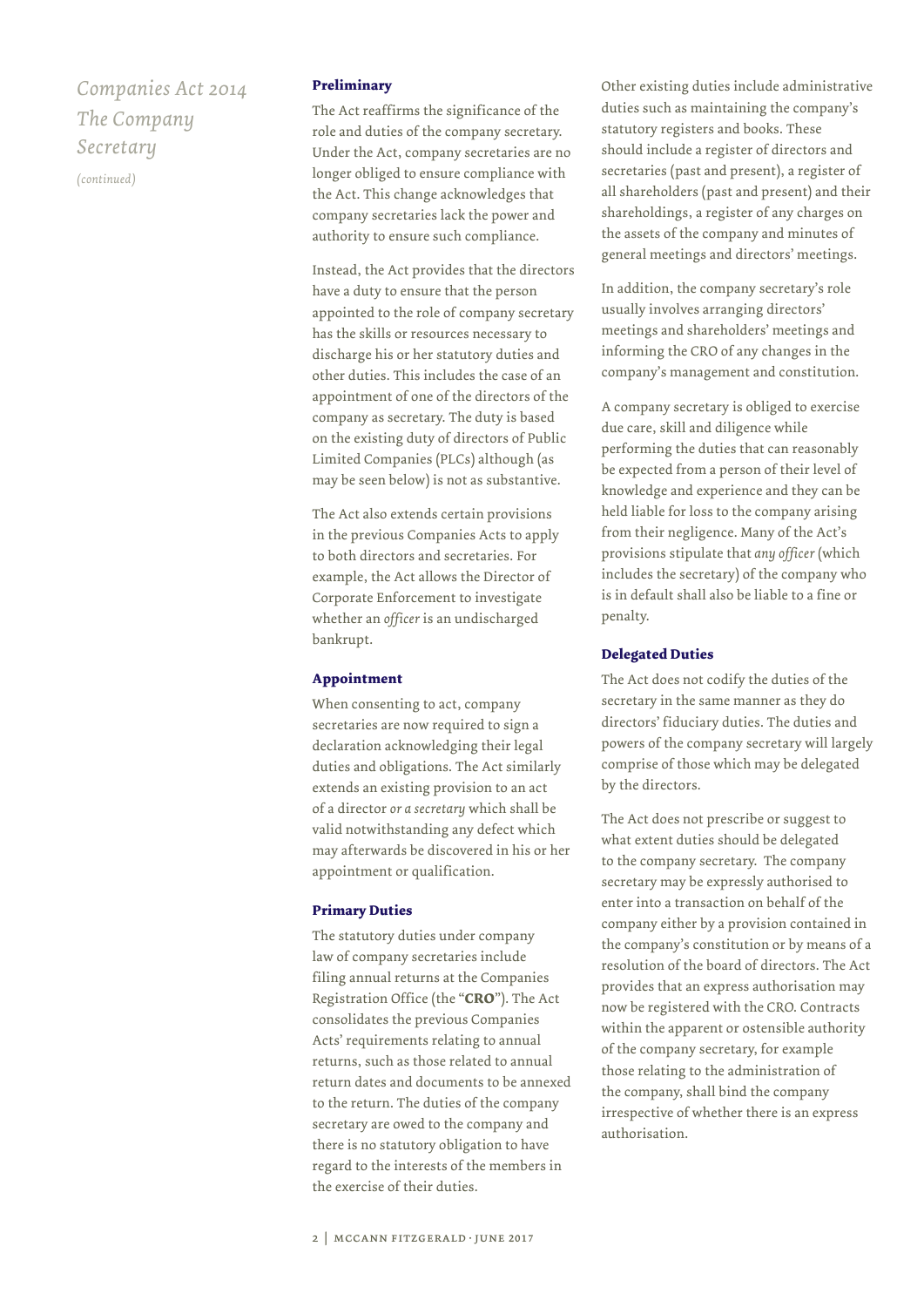## *Companies Act 2014 The Company Secretary*

*(continued)*

#### **Disclosure of Interests**

Directors and company secretaries are obliged to disclose certain interests in shares or debentures in the company and in associated companies. The Act eases this obligation and exempts de minimis interests from the requirement to disclose under the Act. This means that where shares held by a director or secretary (aggregated with those of connected persons, such as spouses and children) are one per cent or less in the share capital of the company's issued share capital of a class of shares carrying voting rights or where the shares or debentures do not carry a right to vote at general meetings (save a right to vote in specified circumstances), such interest need not be disclosed under the Act. The Act also extends the 'one per cent or less' threshold to apply to share options.

#### **Company Seal and Execution of Documents**

Under Table A of the previous Companies Acts, at least one director had to attest affixing of the seal, the second person could have been a director, secretary or authorised person. The Act introduces greater flexibility. There is now nothing in the Act to prevent the constitution of a company authorising one person only to affix the seal (for example, any director or secretary).

#### **A Public Limited Company (PLC)**

The directors of a PLC have a more onerous duty because they must appoint a secretary who meets specific requirements set out in legislation. These include the requirement that the person has, for at least three years of the five years immediately preceding his or her appointment as secretary, held the office of secretary of a company; or the person is a member of a recognised body; *or* is, by virtue of his or her holding or having held any other position or his or her being a member of any other body appears to the PLC directors capable of discharging their duties. The expectation of a company secretary of a PLC is that he or she would advise the board of directors, through its chairman on corporate governance matters.

A body corporate appointed as secretary is also required to satisfy at least one of these requirements.